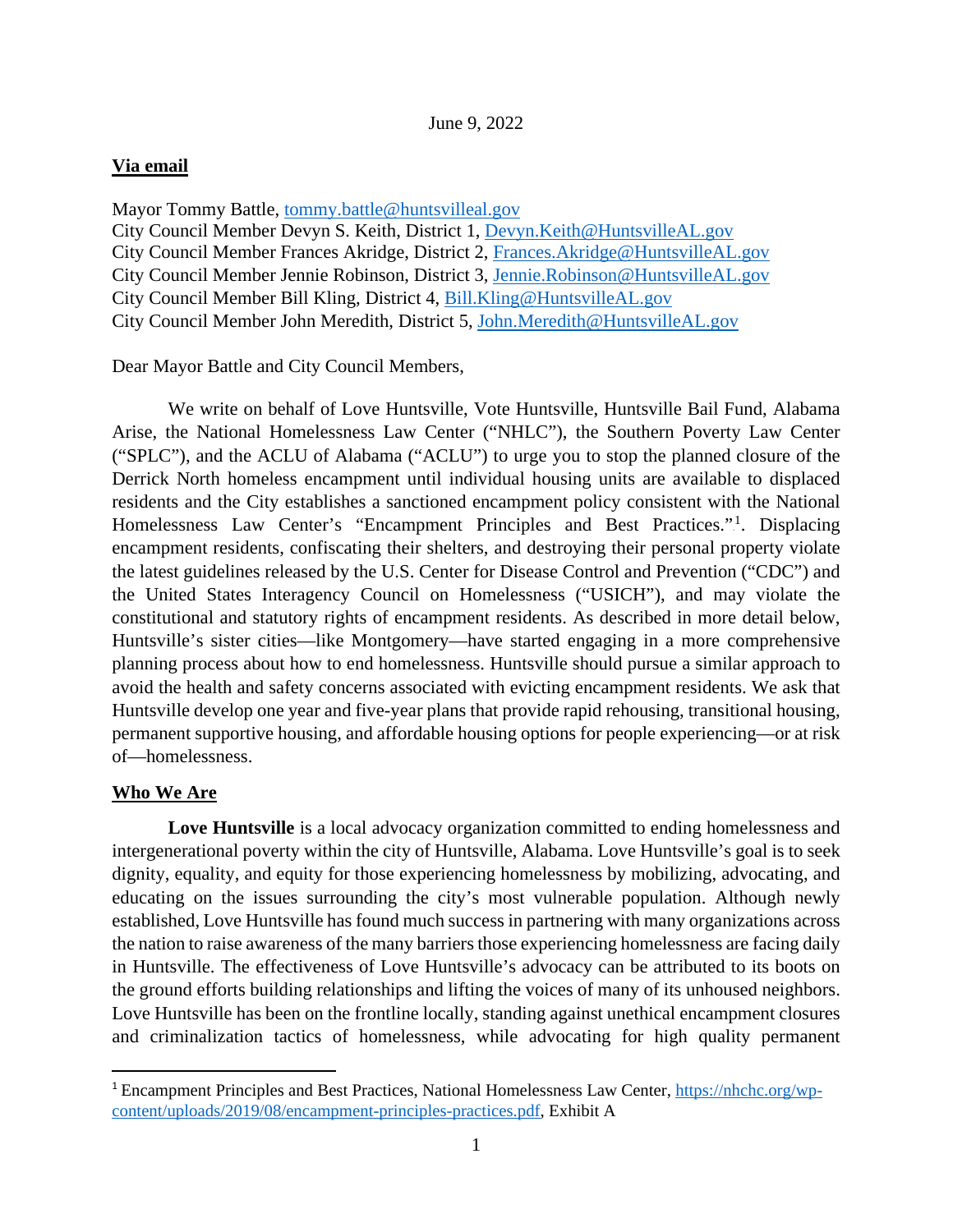supportive housing first implementations. Love Huntsville believes that housing is a human right and will be continuing its policy and advocacy efforts until housing solutions are established for all those that desire to have a place they call home.

**Vote Huntsville** is a grassroots, local focused, voter centric organization that strives to make voting simple and painless by being your one-stop-shop for anything and everything related to voting. We are committed to battling voter suppression and empowering every voter in our city.

**Alabama Arise** is a statewide, member-led organization advancing public policies to improve the lives of Alabamians who are marginalized by poverty. Our membership includes faithbased, community, nonprofit and civic groups, grassroots leaders and individuals from across Alabama.

**Huntsville Bail Fund** is dedicated to addressing the disproportionate harm of pretrial detention on marginalized communities in Madison County, Alabama. Huntsville Bail Fund helps our neighbors secure their freedom, by providing direct aid and advocacy to arrested individuals and their families. Our mission is to fight back against a system that criminalizes the marginalized, and promote solutions that reduce jail populations and improve community safety.

**North Alabama Peace Network (NAPN)** is a diverse and welcoming group of individuals who seek to create a peaceful, just and sustainable world through action and education by emphasizing our common humanity, promoting non-violence, and working to remove the root causes of war and injustice.

**NHLC** is a national legal advocacy organization dedicated solely to ending and preventing homelessness. NHLC has over 30 years of experience in policy advocacy, public education, and impact litigation. Since 2006, NHLC has tracked laws criminalizing homelessness in 187 cities across the country and documented the failures and costs of those policies in numerous national reports, including *Housing Not Handcuffs 2019: Ending the Criminalization of Homelessness in U.S. Cities* (2019) and *Housing Not Handcuffs 2021: State Law Supplement* (2021). NHLC also published best practices, model policies, and case studies from across the country on how to constructively address homeless encampments. See *Tent City, USA: The Growth of America's Homeless Encampments, and How Communities are Responding* (2018).

NHLC also litigates in federal courts to challenge policies that punish homeless people for living in public space when they lack adequate indoor options. One of NHLC's cases, *Martin v. City of Boise*, 920 F.3d 584 (9th Cir. 2019), resulted in an order from the United States Court of Appeals for the Ninth Circuit which held that the Eighth Amendment to the U.S. Constitution prohibits enforcement of laws criminalizing sleeping, sitting, and lying down outside against people with no access to indoor shelter.

First established in Montgomery, Alabama in April 1965, the **ACLU of Alabama** is the Yellowhammer state's constitutional watchdog. For over fifty years, the ACLU of Alabama has dared to seek a more perfect union — beyond one person, party, or side. Through our work in the courts, legislature, and communities, we defend the individual rights and personal freedoms guaranteed by the Constitution and the Bill of Rights. Our mission is to realize the promise of the United States Constitution for all and expand the reach of its guarantees.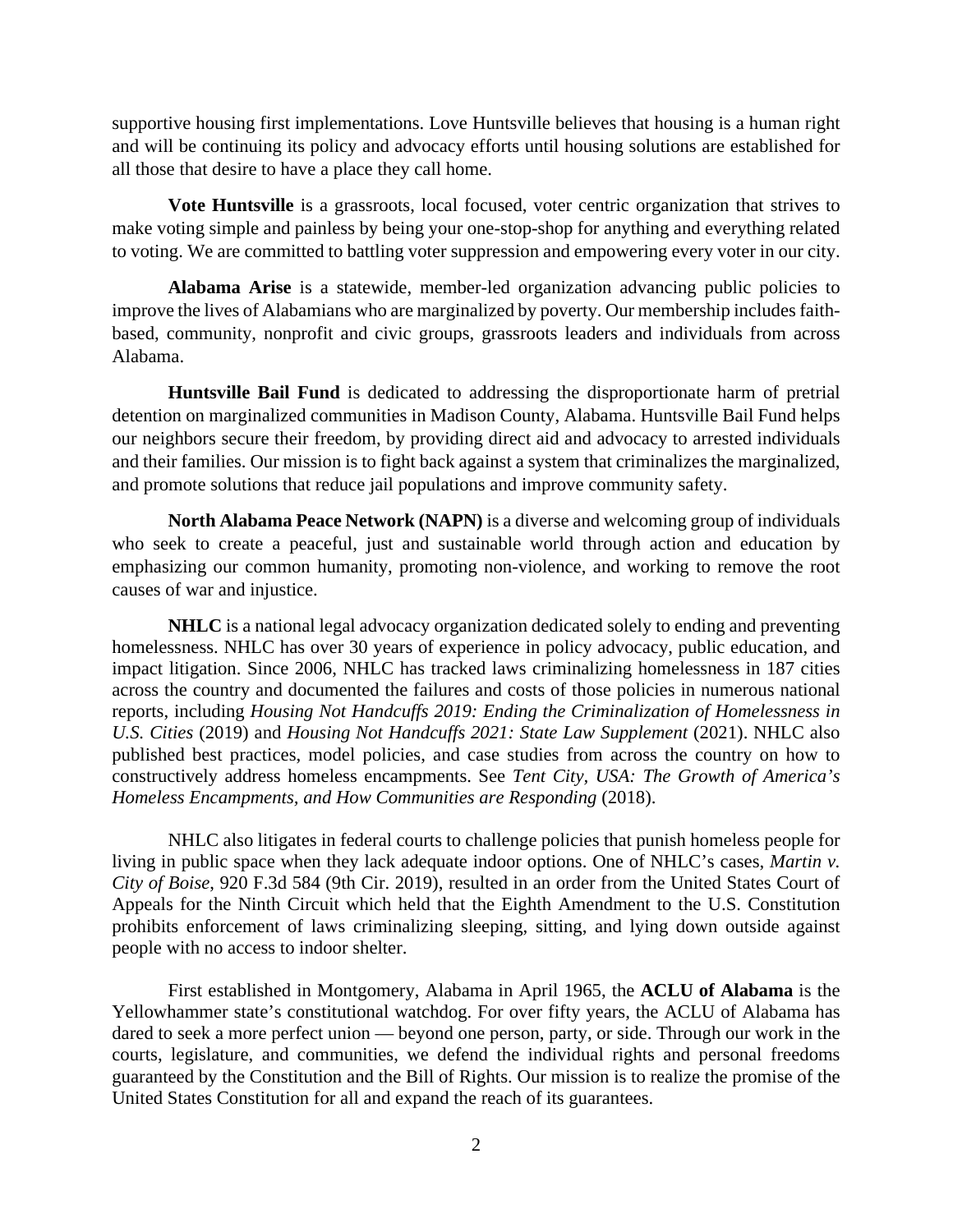The **Southern Poverty Law Center ("SPLC")** is a catalyst for racial justice in the South and beyond, working in partnership with communities to dismantle white supremacy, strengthen intersectional movements, and advance the human rights of all people. The Economic Justice Project at the SPLC works creatively alongside, and under the leadership of, directly impacted community members to provide legal advocacy, support, and education to dismantle exploitative systems that deprive people of wealth on account of their race and economic status and to support equitable systems of self-determination and economic reinvestment, particularly in historically marginalized Black and Brown communities. Alongside the NHLC and ACLU, we recently obtained a preliminary injunction against the Montgomery County Sheriff and Alabama Law Enforcement Agency prohibiting them from enforcing two state statutes that criminalize charitable solicitation (i.e., panhandling).

### **Discussion**

### **I. Displacing encampment residents threatens their life and health**

According to reports from residents of the Derrick North encampment, the City of Huntsville is planning to evict its current residents and close the encampment without first securing individual housing for all the encampment residents. As discussed more below, displacing encampment residents threatens their health and lives and may violate the encampment residents' constitutional rights.

People experiencing homelessness are especially vulnerable to the loss of even temporary shelter because they have heightened risks of serious illness, hospitalization, and early morbidity compared with the general population.<sup>2</sup> For many unsheltered people, property loss is "the greatest threat" to their survival.<sup>3</sup> This is especially true during the COVID-19 pandemic.

"Makeshift housing"—such as tents—offers protection from outdoor elements. Criminalizing people who camp—or lay down bedding or sleeping bags—in public spaces deprives unhoused people of this protection and exposes them to serious potential physical harm. *See Jeremiah v. Sutter Cty.*, Case No. 2:18–cv–00522, 2018 WL 1367541, at \*5 (E.D. Cal. Mar. 16, 2018) ("[T]he Court finds that Sutter County would knowingly place the homeless at increased risk of harm if it confiscates and seizes Plaintiffs' shelters and possessions.").

The proposed eviction is also inconsistent with CDC guidelines.<sup>4</sup> The updated CDC guidelines warn cities not to clear any encampments unless they can provide individual housing units for those displaced. Specifically, the CDC states that "[e]ncampment disbursement should

<sup>&</sup>lt;sup>2</sup> Nat'l Health Care for the Homeless Council, *Homelessness & Health: What's the Connection?* 1–2 (2019), https://nhchc.org/wp-content/uploads/2019/08/homelessness-and-health.pdf.

<sup>3</sup> Chris Herring, *Complaint-Oriented Policing: Regulating Homelessness in Public Space*, 84 Am. Socio. Rev. 769, 790 (2019).

<sup>4</sup> *See* Interim Guidance on People Experiencing Unsheltered Homelessness (updated Feb. 10, 2022), https://www.cdc.gov/coronavirus/2019-ncov/community/homeless-shelters/unshelteredhomelessness.html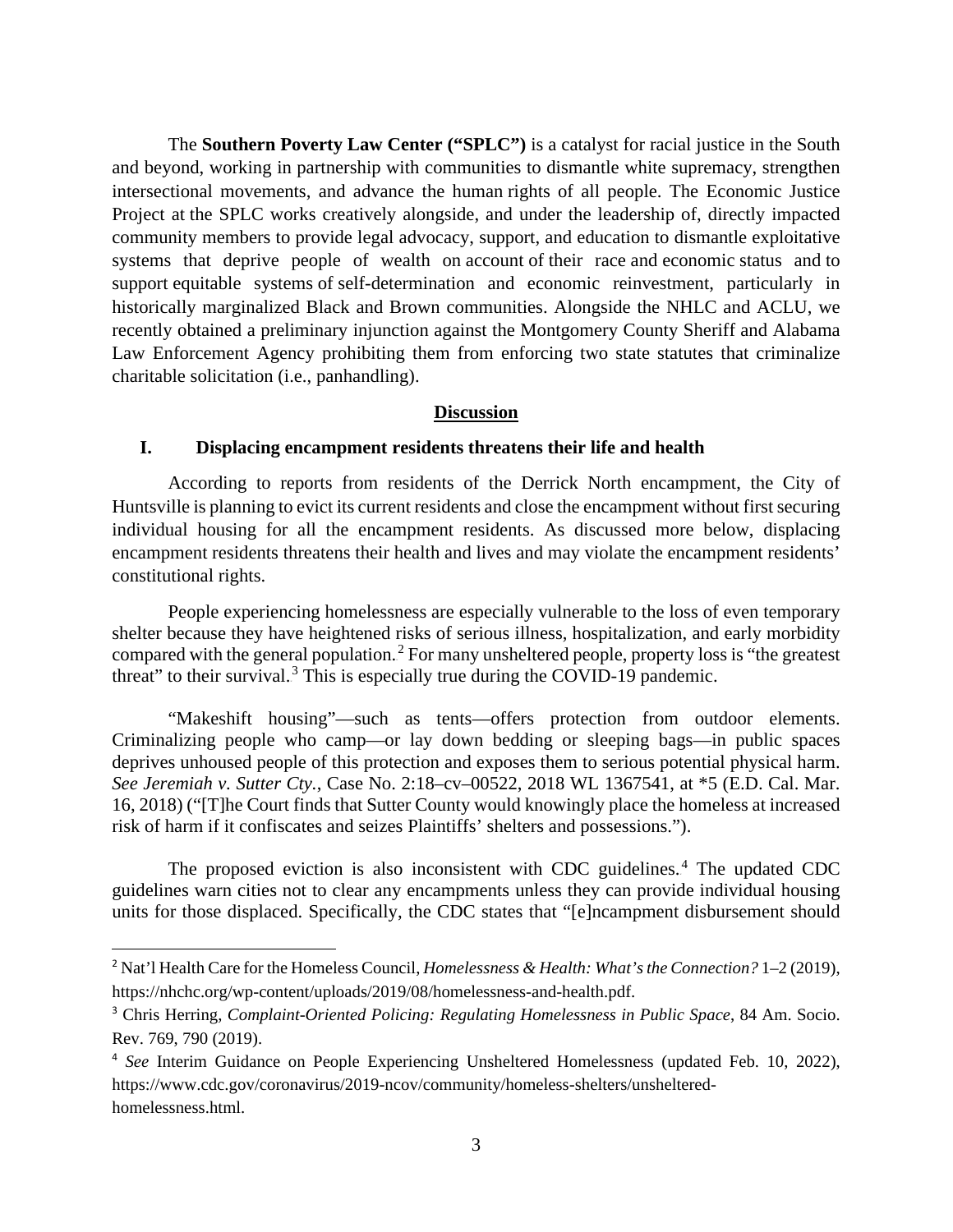only be conducted as part of a plan to rehouse people living in encampments, developed in coordination with local homeless service providers and public health partners."<sup>5</sup> Otherwise, the CDC recommends that encampment residents be allowed to remain where they are and be provided with necessary sanitation facilities: "[i]f individual housing options are not available, **allow people who are living unsheltered or in encampments to remain where they are**. Clearing encampments can cause people to disperse throughout the community and break connections with service providers. This increases the potential for infectious disease spread."<sup>6</sup>

The proposed eviction also runs counter to the May 25, 2022, notice published by the USICH, the only federal agency with the sole mission of preventing and ending homelessness, which outlined forthcoming guiding principles on unsheltered homelessness, $<sup>7</sup>$  including that</sup> "**removing encampments without providing access to low-barrier shelter and a range of**  housing options does not work".<sup>8</sup> In that notice, USICH emphasizes that shelter space alone is not an adequate solution to encampments and that cities must identify long-term, permanent housing solutions:

There are many reasons a person without a home may stay outside rather than in a shelter: Local shelters may be full, or the individual may not meet requirements for sobriety and other mandates. They may not want to be separated from family members, partners, or pets. Or they may fear having their belongings lost or stolen. Creating safe, inclusive indoor spaces that address these concerns is crucial. Forcing people to move into a shelter or moving them from place to place without a clear pathway to housing only dissolves trust and leads to personal setbacks.<sup>9</sup>

USICH emphasized the need for municipalities to have a comprehensive plan to address unsheltered homelessness in general and encampments specifically. Such planning requires "strong cross-department, all-of-government, cross-sector, community-wide communication and coordination."<sup>10</sup> And, most importantly, it noted that "[p]eople experiencing homelessness need to be at the table, developing sustainable solutions to unsheltered homelessness."

The City of Huntsville has announced no viable public plan for whether—and how—it will meet the housing needs of the Derrick North Encampment residents. However, prior evictions raise serious concerns and suggest a troubling pattern of disregarding unhoused residents' health and safety. For instance, in previous evictions, the City threatened arrest for littering if unhoused

<sup>9</sup> *Id.*

<sup>5</sup> *Id.*

<sup>6</sup> *Id.*

<sup>7</sup> *See* Responding to the Growing Crisis of Unsheltered Homelessness and Encampments (May 25, 2022) [https://www.usich.gov/news/responding-to-the-growing-crisis-of-unsheltered-homelessness-and](https://www.usich.gov/news/responding-to-the-growing-crisis-of-unsheltered-homelessness-and-encampments)[encampments.](https://www.usich.gov/news/responding-to-the-growing-crisis-of-unsheltered-homelessness-and-encampments)

<sup>8</sup> *Id.* (emphasis added)

<sup>10</sup> *Id.*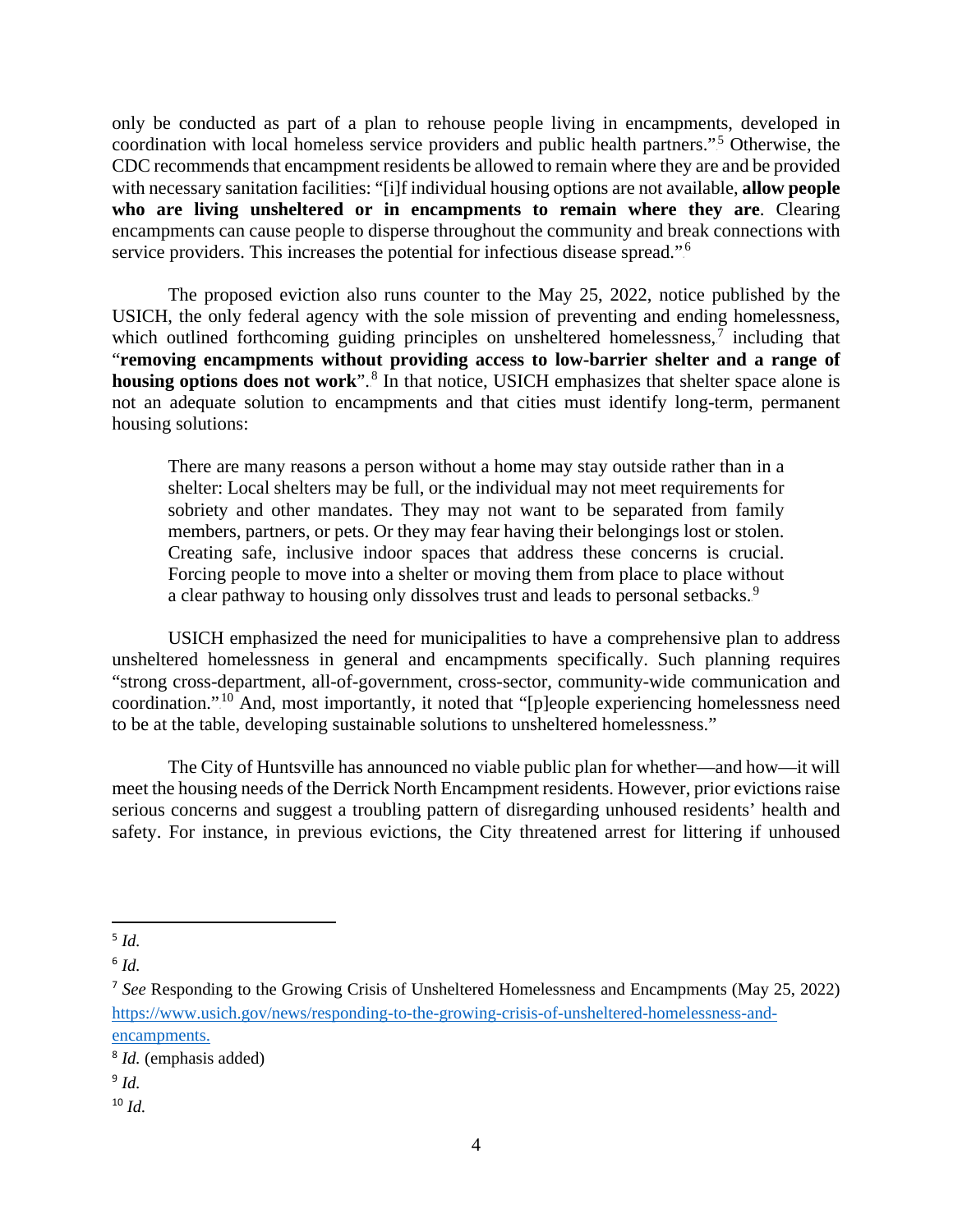people left their belongings while providing little notice, and scant resources for residents to safeguard or transport their possessions to another secure location.<sup>11</sup>

Moreover, without long-term, housing-oriented solutions, people often have nowhere to go after camps are disbanded, perpetuating concerning cycles of insecurity. When the City evicted residents from the Mill Street Camp, for example, some of its residents simply moved to the Cleveland Avenue Camp and were ultimately displaced again when that camp was cleared.<sup>12</sup> Evictions can exacerbate pre-existing health conditions and can even lead to death.<sup>13</sup> The possibility of such devastating consequences highlight the need for long-term housing solutions.

Additionally, the Derrick North Camp currently has many disabled residents who have limited mobility and other special health needs, but the City has announced no special accommodations for assisting those residents with their move in the event that the Camp is closed. An eviction without a proper accommodation plan could result in the loss of critical medicine and devices upon which those disabled individuals rely for their day-to-day survival.

Existing shelter infrastructure in Huntsville falls short of the growing need of people without housing and cannot stand in for permanent, long-term housing. For instance, Huntsville's existing shelter infrastructure does not provide adequate resource for families and couples, often resulting in family separations for those who seek shelter.<sup>14</sup> And individuals required to register as sex offenders often cannot access the City's existing shelter infrastructure, leaving them with no alternative shelter options.<sup>15</sup> Without access to meaningful, safe alternatives, criminalization will only deepen the cycles of homelessness faced by Huntsville's least advantaged residents.

Huntsville should engage in a housing first approach rather than criminalizing homelessness. This is exactly the approach that the City of Montgomery has begun to explore following successful litigation challenging its anti-panhandling laws.<sup>16</sup> Recently, for example, the City of Montgomery formed a Task Force on Homelessness that will generate a "strategic plan that will integrate and promote best practices across housing and service interventions; identify new partners to help seize critical opportunities in addressing homelessness in the city; and make specific administrative, policy, and funding recommendations that can alleviate and lift the

<sup>&</sup>lt;sup>11</sup> See Homeless given notice to vacate Cleveland Avenue tent camp in Huntsville (May 26, 2021) [https://whnt.com/news/homeless-given-notice-to-vacate-cleveland-avenue-tent-camp-in-huntsville/.](https://whnt.com/news/homeless-given-notice-to-vacate-cleveland-avenue-tent-camp-in-huntsville/)  $12$  *Id.* 

<sup>13</sup> Nat'l Health Care for the Homeless Council, *Homelessness & Health: What's the Connection?* 1–2 (2019), [https://nhchc.org/wp-content/uploads/2019/08/homelessness-and-health.pdf;](https://nhchc.org/wp-content/uploads/2019/08/homelessness-and-health.pdf) Sweeping Homeless Encampments is

Cruel and Unacceptable, The Nation (April 14, 2022[\) https://www.thenation.com/article/society/homeless-](https://www.thenation.com/article/society/homeless-encampments-sweeps-adams/)

[encampments-sweeps-adams/](https://www.thenation.com/article/society/homeless-encampments-sweeps-adams/) (noting the rise in deaths among individuals whose encampments had been cleared in sweeps).

<sup>14</sup> *See* Huntsville homeless shelter fights to keep families together (Nov. 21, 2018)

[https://www.waff.com/2018/11/21/huntsville-homeless-shelter-fights-keep-families-together/.](https://www.waff.com/2018/11/21/huntsville-homeless-shelter-fights-keep-families-together/)

<sup>15</sup> *See* Sex offenders at popular Huntsville homeless camp find it difficult to relocate (Mar. 22, 2021), [https://www.waff.com/2021/03/23/sex-offenders-popular-huntsville-homeless-camp-find-it-difficult](https://www.waff.com/2021/03/23/sex-offenders-popular-huntsville-homeless-camp-find-it-difficult-relocate/)[relocate/](https://www.waff.com/2021/03/23/sex-offenders-popular-huntsville-homeless-camp-find-it-difficult-relocate/)

<sup>16</sup> *See Singleton v. Taylor*, 2:2020-cv-00099 (M.D. Al. 2020).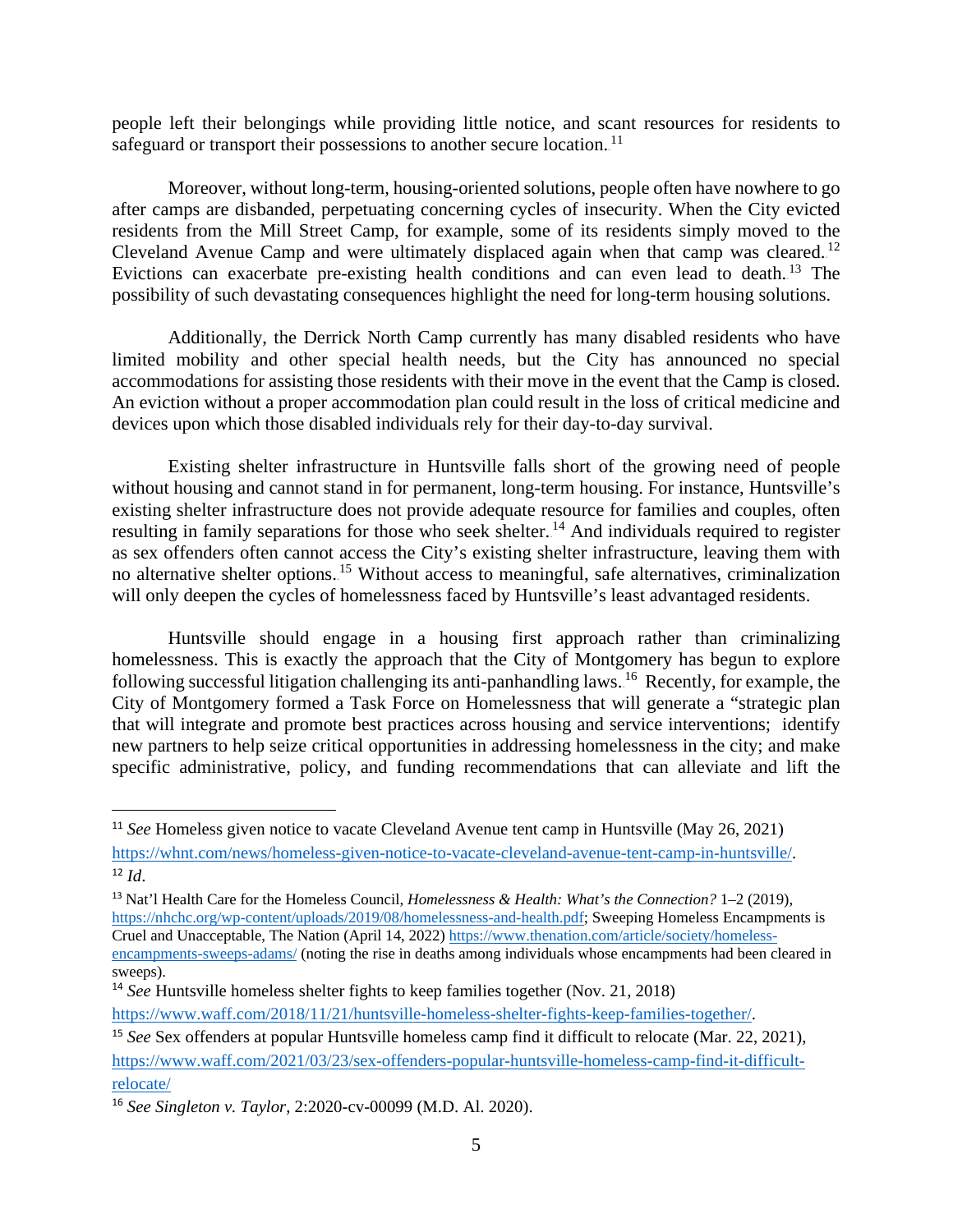housing, health, and holistic burdens of being houseless and homeless."<sup>17</sup> In conjunction with that Task Force, the City's Department of Community Development has started drafting a 3-year Plan to Combat Homelessness.<sup>18</sup> That plan emphasizes the importance of housing-first solutions. The Task Force also recognizes that "[n]o counsel is more important than that of impacted and at-risk persons,"<sup>19</sup> and is therefore aspiring to include impacted and at-risk persons in an advisory role.

Montgomery's Task Force could serve as a useful alternative model to the criminalization and eviction of Huntsville's unhoused residents.

## **II. The Proposed Eviction Violates the U.S. Constitution and Federal Statute**

Not only is the proposed eviction bad public policy, it may also be unconstitutional and violate federal statute. For the reasons discussed below, the proposed eviction potentially violates the Fourth, Eighth, and Fourteenth Amendments to the United States Constitution, and it may also violate the Americans with Disabilities Act ("ADA"). We therefore urge you to halt the eviction and instead to invest in solutions that will meaningfully end—rather than simply further criminalize—homelessness.

The proposed eviction may violate the Fourth and Fourteenth Amendments to the extent it results in the unlawful seizure and destruction of an unhoused person's property*.* Homeless people's property, however meager it may seem to an outsider, often "represent[s] everything they own." *Lavan v. City of Los Angeles*, 797 F. Supp. 2d 1005, 1016 (C.D. Cal. 2011). Homeless people "have a 'compelling ownership interest in their personal property, especially given the vulnerability of [] homeless residents." *See v. City of Fort Wayne*, No. 1:16-cv-00105-JVBSLC, 2016 U.S. Dist. LEXIS 185598, at \*27 (N.D. Ind. June 16, 2016) (alterations in original; quotations omitted), adopted 2017 U.S. Dist. LEXIS 49956 (N.D. Ind., Mar. 31, 2017). Unreasonable deprivation of homeless people's property is unconstitutional under the Fourth Amendment, and a city's interest in keeping an area clean is not sufficient to render reasonable the deprivation of personal property. *See, e.g., Lavan*, 797 F. Supp. 2d at 1015. Moreover, merely providing some advance notice, without any meaningful opportunity to dispute the seizure and destruction of homeless people's property, does not satisfy due process requirements under the Fourteenth Amendment. *See United States v. James Daniel Good Real Prop.*, 510 U.S. 43, 53 (1993) (predeprivation hearing and notice is required except in the "extraordinary situations where some valid governmental interest is at stake that justifies postponing the hearing until after the event") (internal quotations removed).

Additionally, when sleeping outside is the only viable option for some individuals, criminalizing this behavior raises other serious constitutional concerns under the Fourteenth and Eighth Amendments. For instance, the Eleventh Circuit has suggested that it "may well" violate substantive due process "to outlaw sleeping" in public where—as is likely here—there are

Department of Community Development, Attached as Exhibit C. <sup>19</sup> *Id.*

<sup>&</sup>lt;sup>17</sup> See The Task Force on Addressing Homelessness, City of Montgomery, Attached as Exhibit B.

<sup>&</sup>lt;sup>18</sup> *See* The City of Montgomery, AL, Strategy for Developing a 3-Year Plan to Combat Homelessness,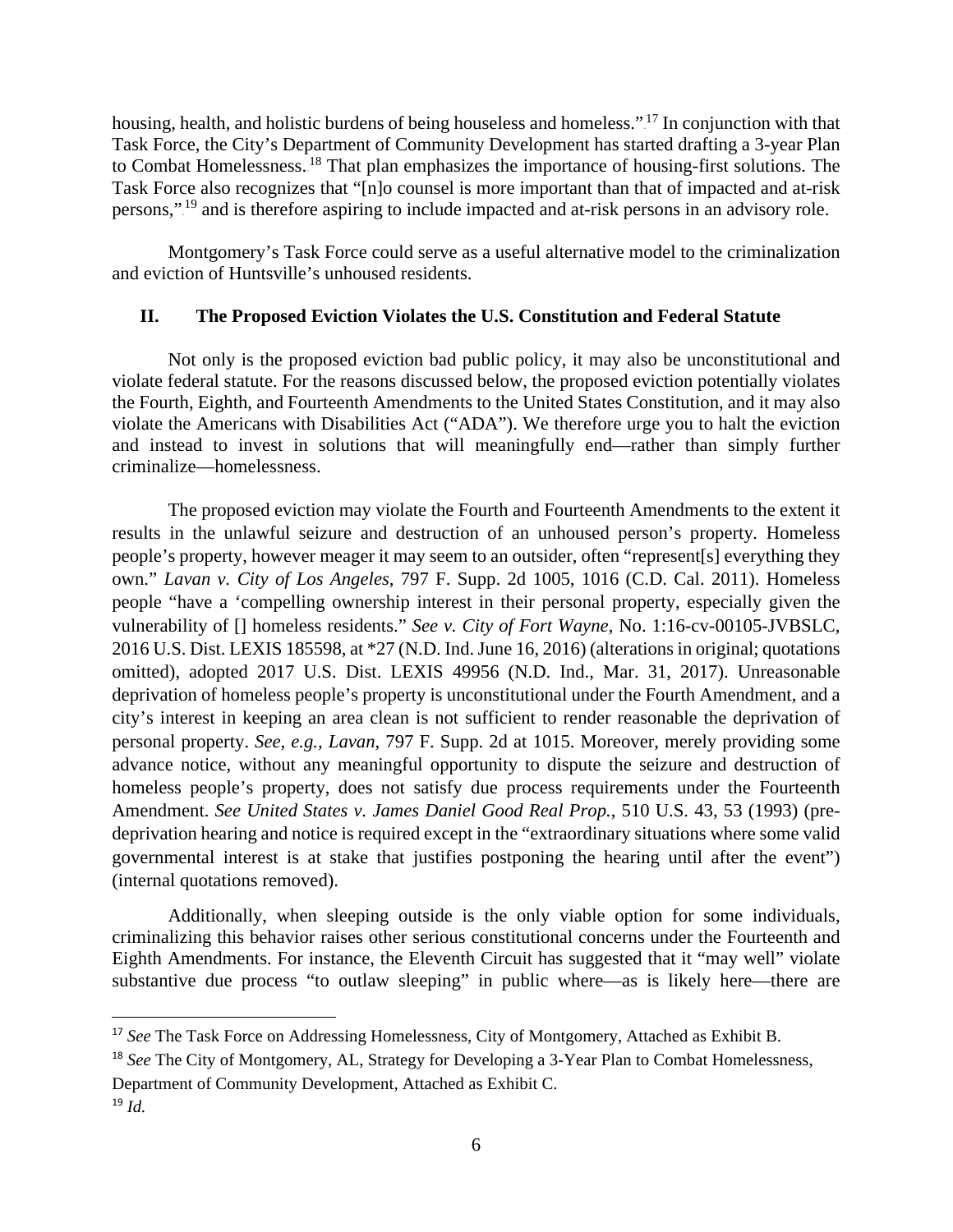insufficient alternatives. *See Joel v. City of Orlando*, 232 F.3d 1353, 1359 n.3 (11th Cir. 2000); *see also McArdle v. City of Ocala*, 519 F. Supp. 3d 1045, 1053 (M.D. Fla. 2021) (denying City's summary judgment motion as to plaintiffs' substantive due process claim that the City was using its open lodging ordinance to arrest and incarcerate unhoused people for sleeping or resting while awake because they were homeless; also denying the City's motion for summary judgment and concluding that it would violate equal protection "if no inquiry of the availability of shelter space is made prior to an individual's arrest" for camping on public property).

Moreover, in *Martin v. City of Boise*, the Ninth Circuit held that "the Eighth Amendment prohibits the imposition of criminal penalties for sitting, sleeping, or lying outside on public property for homeless individuals who cannot obtain shelter." 920 F.3d 584, 616 (9th Cir. 2019). Importantly, the Court emphasized that the inquiry into shelter availability is not simply about the number of available beds but must take into account restrictions on access to certain shelters and whether "as a practical matter, no shelter is available." *Id.* at 610 (finding that shelter may be practically unavailable, even if there is available space at the shelter, because of shelter policies that restrict admission for individuals who exhaust time limitations at the shelter, refuse to participate in religious services, voluntarily leave the shelter and return within 30 days, or arrives at the shelter after a certain hour of the day).

The eviction appears to be part of a pattern for the City: first with the forced closure of the Mill Street Camp, and then with the eviction of the Cleveland Avenue Camp, and now the proposed eviction of the Derrick North encampment. These closures have likely left some encampment residents with no place to go because, as in *Martin*, there are myriad practical barriers to accessing shelter in Huntsville for certain unhoused populations (such as couples or people convicted of sex offenses). Without alternative camping and long-term, permanent housing options, the eviction will likely be the functional equivalent of criminalizing sleeping outdoors for many of the encampment residents. This raises serious constitutional concerns.

Finally, the proposed eviction may also violate the American with Disabilities Act. A number of the residents of the camp are persons with disabilities. Courts have found that cities violate the Americans with Disabilities Act and other disability rights statutes when they carry out sweeps and property seizures because persons with mental and physical disabilities are likely to suffer from disproportionate impacts. *See, e.g.*, *Where Do We Go Berkeley*, No. 21-cv-04435, 2021 WL 5964594, at \*8–11 (N.D. Cal. Dec. 16, 2021) (denying motion to dismiss ADA claim where defendant failed to give reasonable accommodation to disabled persons to relocate or find housing before removing homeless encampments). This is especially true here, where it does not appear that the City has provided reasonable accommodations to allow persons with disabilities additional time or assistance to relocate, nor has it provided access to sufficient housing services.

### **III. Conclusion**

Although Huntsville was recently named the best City in the United States to live, it needs to be a place that everyone can live, including its unhoused residents. Doing so will require the City to develop a plan to address the needs of its unhoused community. The most effective way to achieve that goal is not to criminalize homelessness, but to provide access to adequate, affordable housing.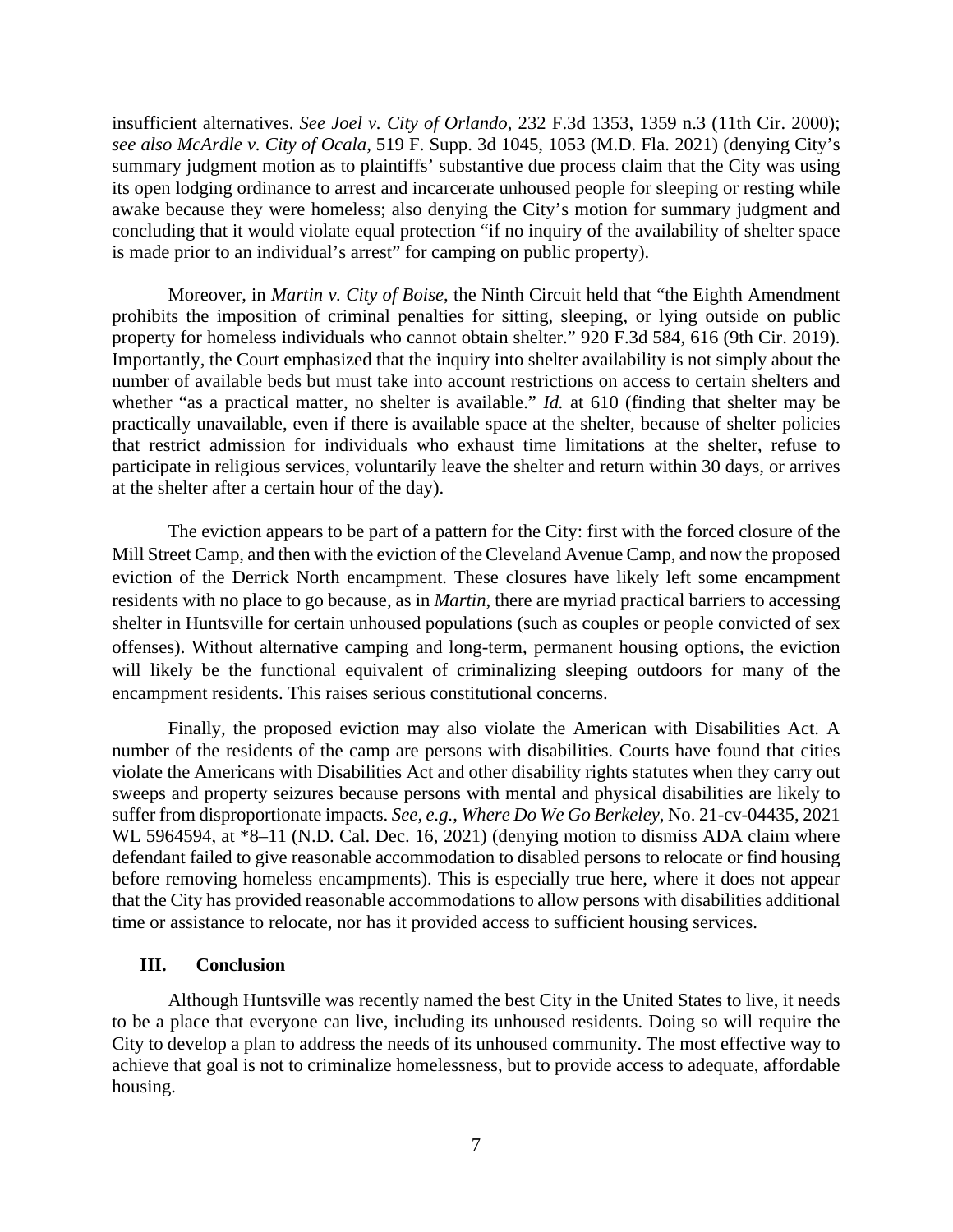Huntsville should follow in the footsteps of its sister city, Montgomery, and focus on a housing-first approach to homelessness that prioritizes long-term solutions. Myriad models offer strong initial guideposts for such an approach. For instance, advocates at NHLC have established six key principles and best practices for municipalities considering this exact constellation of policy concerns.<sup>20</sup> Those principles and best practices include, in part, that

- (1) All people need safe, accessible, legal place to be, both at night and during the day, and a place to securely store belongings—until permanent housing is found;
- (2) Delivery of services must respect the experience, human dignity, and human rights of those receiving them;
- (3) Adequate alternative housing must be a decent alternative; and
- (4) Law enforcement should serve and protect all members of the community.

Until it can fully realize those principles, Huntsville should place a moratorium on evicting the encampment residents of the Derrick North encampment. It is our understanding that the City owns the majority of the land that this camp is on, and this camp location should remain an open and safe option for our citizens who are experiencing homelessness until unconditional permanent supportive housing is provided. This is the last large camp in Huntsville on publicly owned land. By closing this camp, the City will leave no option for many residents but to camp illegally, which furthers the criminalization of homelessness. At least two other camps on City-owned land have been closed in the last year, with people permanently displaced, and yet the vacated land remains open and unused. These closures resulted in the unhoused people with whom we work reporting an increase in negative health consequences, losing the progress they had made towards getting housed, and further destabilized a vulnerable community.

We urge the City to cancel the eviction of the Derrick North camp until suitable, ethical, and permanent solutions are provided to our unhoused community. We ask that the City develop and publish short term and long-term plans that provide rapid rehousing, transitional housing, permanent supportive housing, and affordable housing. These camp closures do not help end homelessness and instead stack up more barriers that this community must face. Huntsville should develop a proactive approach to support its vulnerable citizens that are struggling to secure stable housing, instead of continuing the pattern of punishing and criminalizing these citizens.

Criminalizing unhoused people who sleep in tents, sleeping bags, or bedding on public property without providing individual housing units just displaces people experiencing homelessness, risks the destruction of property, and inevitably leads to subsequent encampments.<sup>21</sup> We urge you to follow CDC and USICH guidance, controlling federal precedent, and the recent model of one of your sister cities to halt this eviction and invest in longer-term, housing-first solutions.

<sup>&</sup>lt;sup>20</sup> Encampment Principles and Best Practices, National Homelessness Law Center, https://nhchc.org/wpcontent/uploads/2019/08/encampment-principles-practices.pdf.

<sup>21</sup> *See* Sara K. Rankin, *Punishing Homelessness*, 22 New Crim. L. Rev. 99, 114 (2019).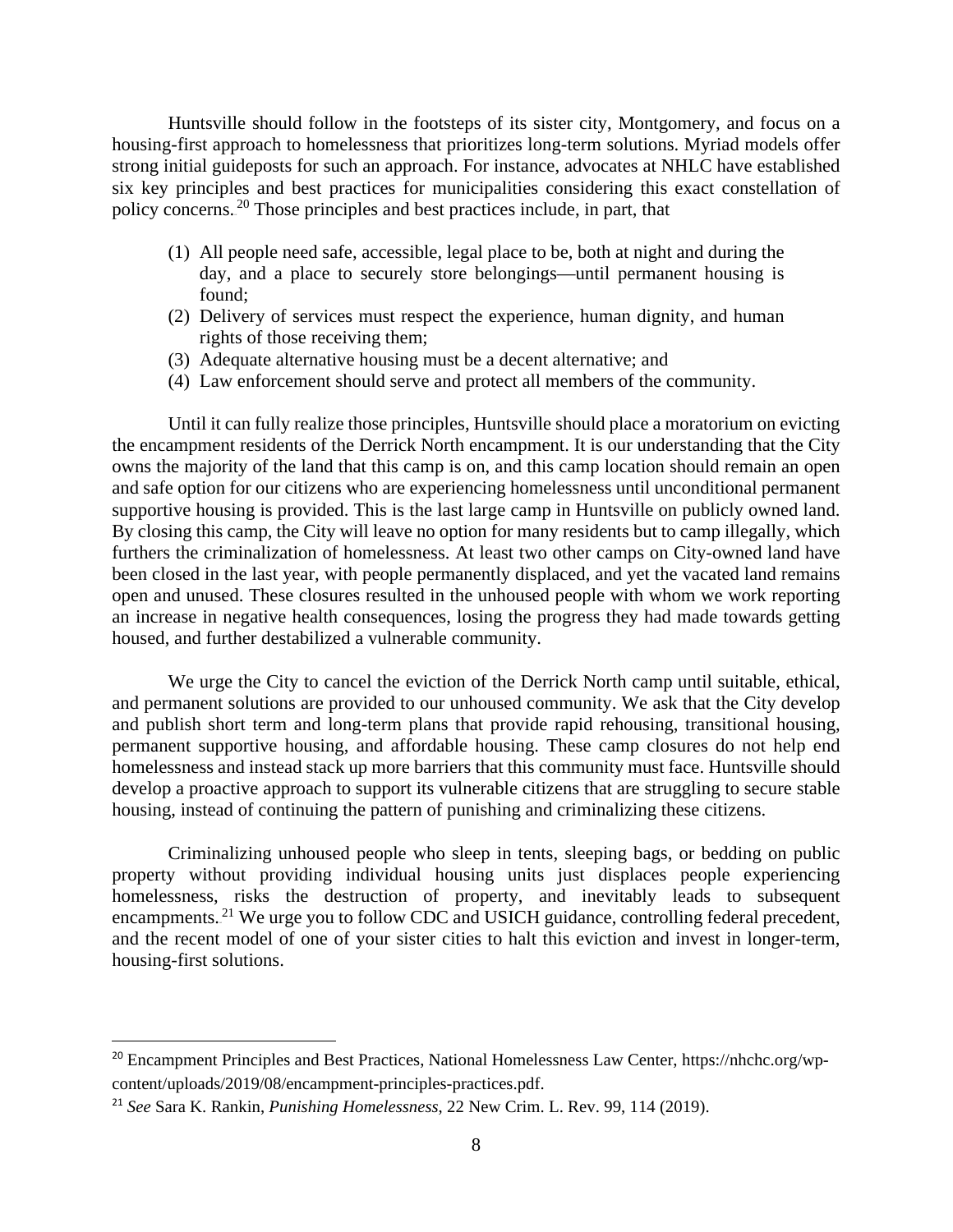We are happy to discuss this matter with you further. Please feel free to contact us at [tia@lovehsv.org](mailto:tia@lovehsv.org) or 256-337-3015.

Sincerely,

Tia Turner Love Huntsville [tia@lovehsv.org](mailto:tia@lovehsv.org) 256-337-3015

Jordan Steelman Vote Huntsville E: [team@votehuntsville.org](mailto:team@votehuntsville.org) P: 251-214-6362

Tahirih Osborne Huntsville Bail Fund E: [tahirih@hsvbailfund.org](mailto:tahirih@hsvbailfund.org) P: 256-412-0057

Thomas Moss North Alabama Peace Network E: [tom@tmoss.earth](mailto:tom@tmoss.earth) P: 256-468-5314

Rebecca Howard Alabama Arise E: [rebecca@alarise.org](mailto:rebecca@alarise.org)

Clara Potter\* Micah West Miriam Gutman\* Ellen Degnan Southern Poverty Law Center T: (334) 956-8200 F: (334) 956-8481 E: clara.potter@splcenter.org E: micah.west@splcenter.org E: Miriam.gutman@splcenter.org E: ellen.degnan@splcenter.org

LaTisha Gotell Faulks ACLU Foundation of Alabama P.O. Box 6179 Montgomery, AL 36106 T: (334) 420-1747